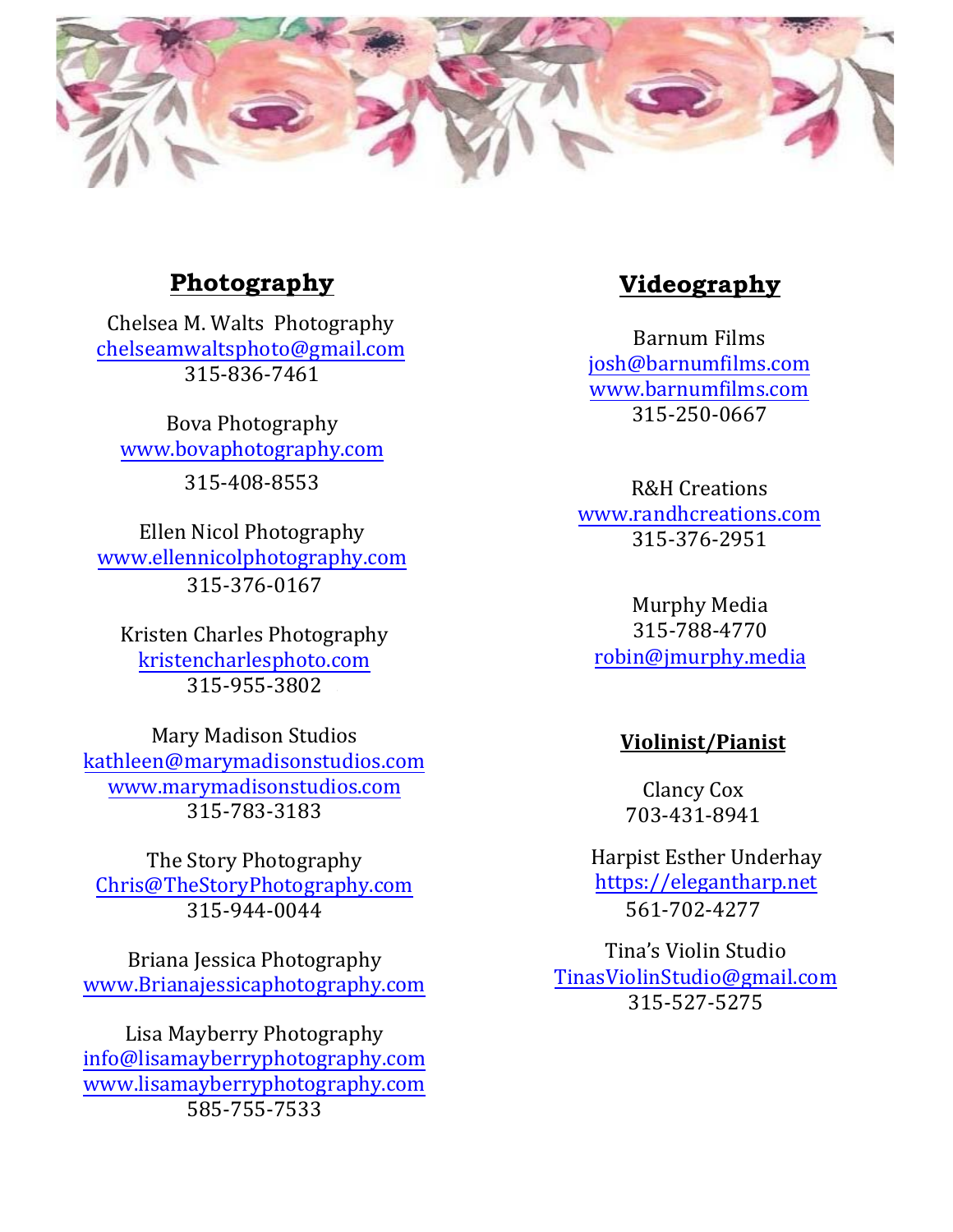

### **DJ/Band**

Brian Oddo 315-243-7913

Jammin' Beats DJ's contact@cnyjb.com 315-289-4340

Just Push Play Productions www.pushplayevent.com 315-719-4494

Keegan and Company johnnykeegan@yahoo.com 315-415-1161

Whilrin Disc www.watertowndjs.com

Salt City DJ Daniel Toscano DJsaltcity.com DJ@DJsaltcity.com 315-450-6390

Nik Entertainment www.nikentertainment.com 585-244-0331

> Letizia and the Z Band info@letiziaz.com 315-382-2996

# **Bakeries**

Chrissy Beanz Bakery 315-646-2330

Europe Cakes www.europecakes.net 315-836-4342

# **Florists**

Grays Flower Shop www.graysflowershop.com 315-785-9996

Allen's Florist Rhonda561@hotmail.com 315-786-6300

Wedding & Event Florals www.floralsbyvinnie.com

315-767-2239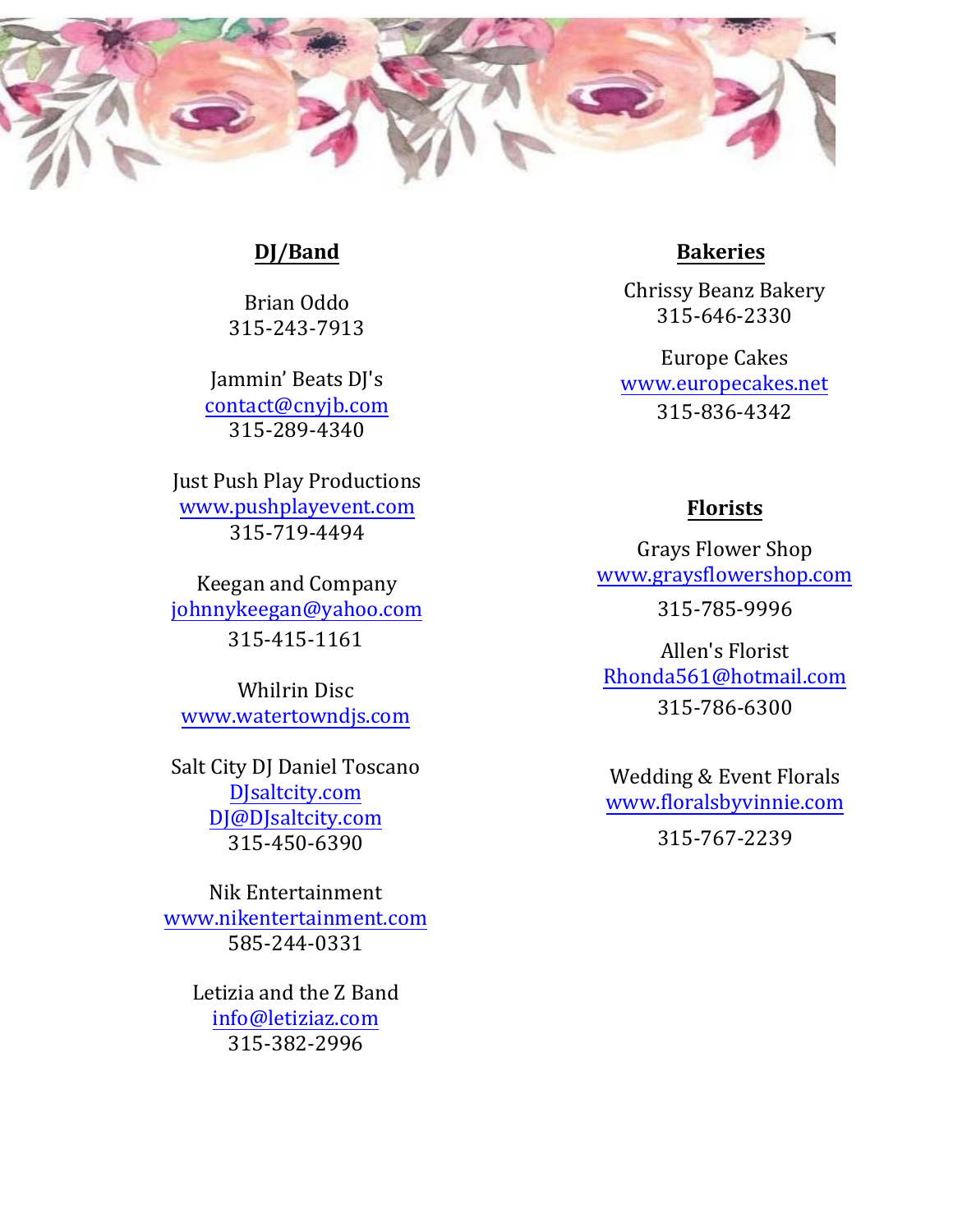

#### **Photo booths**

NNY Photo booth www.nnyphotobooths.com 315-777-7575

Snap Shots Photo Booth http://snapshotsnny.com

315-286-6645

# **Salons**

Creative Edge Salon www.creativeedgesalon.com 315-686-4874

River Day Spa and Salon 315-285-5048

#### **Gowns and Tuxedos**

Bella's/Tuxedo Junction 315-785-6843

> Nelsons Formal Wear 315-782-584

Sweet Hello hello@sweethellobridal.com 315-405-8557

# **Decorations**

Exclusively Yours by Wendy 315-794-9747

R&H Creations www.randhcreations.com 315-376-2951

# **Equipment Rentals**

Mike Pearson 315-408-7536

Exclusively Yours By Wendy www.exclusivelyyoursbywendy.com 315-794-9747

> Party Rentals www.partyrentalsplus.com 315-788-5097

Sounds, Lighting & Video Equipment 315-686-9807